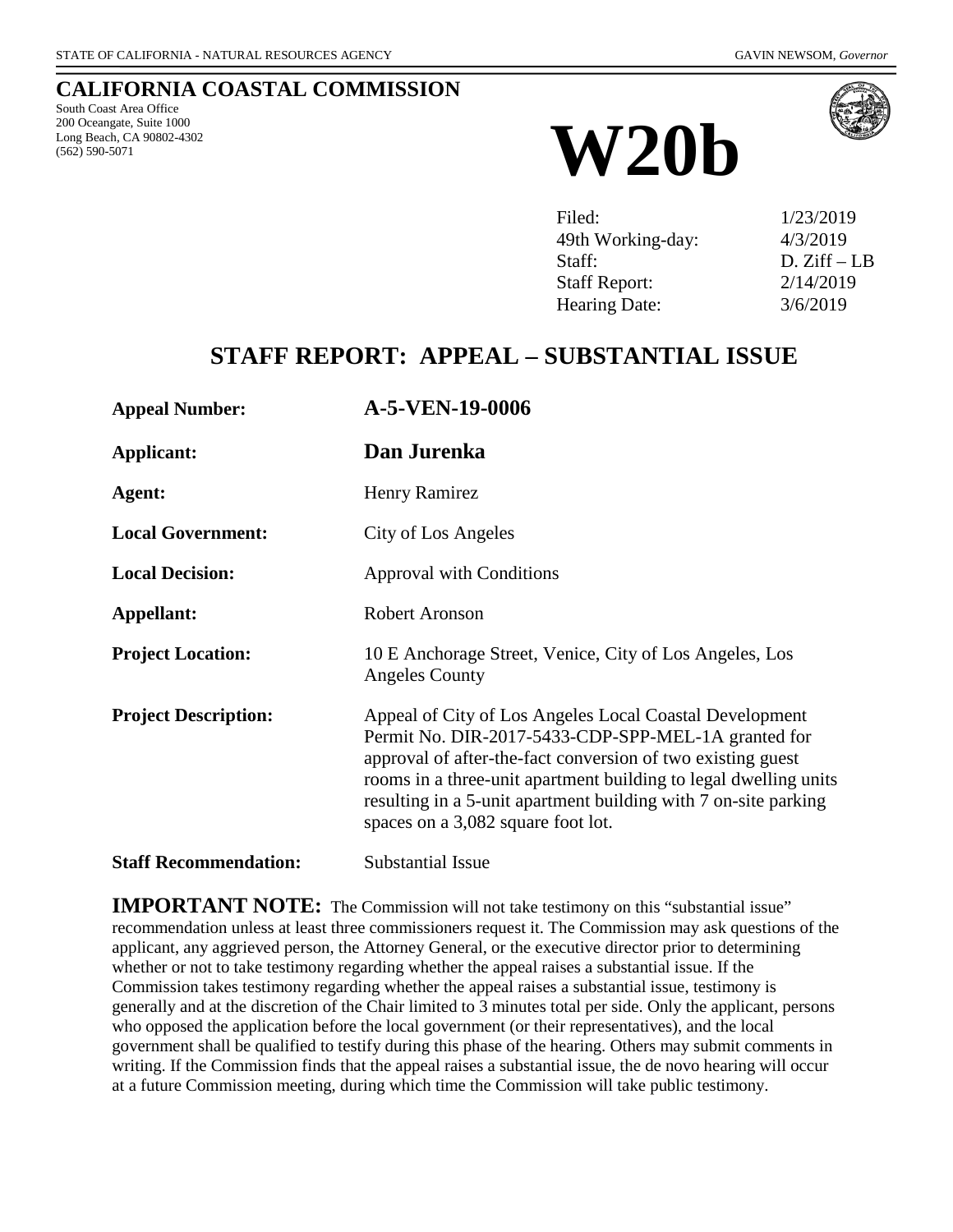### **SUMMARY OF STAFF RECOMMENDATION**

The staff recommends that the Commission determine that a **substantial issue** exists with respect to the project's conformity with Chapter 3 of the Coastal Act and the grounds on which the appeal has been filed because the project, as approved by the City of Los Angeles, may adversely impact public access to Venice Beach. In addition, while not the standard of review, the project is also not consistent with the policies and standards set forth in the City's certified Venice Land Use Plan (LUP) regarding parking, density, and density bonuses.

On December 19, 2018, the City approved Local Coastal Development Permit (CDP) Application No. 107-17 with conditions for approval of after-the-fact conversion of two existing guest rooms in a three-unit apartment building to legal dwelling units resulting in a five-unit apartment building with seven on-site parking spaces on an approximately 3,082 square foot lot. The appellant contends that the legalization of two additional dwelling units is inconsistent with the density and parking policies of the certified LUP, which prejudices the ability of the City of Los Angeles to prepare a Local Coastal Program (LCP) and would adversely impact the limited existing parking stock. Additionally, the appellant also suggests that the City could only justify allowing these nonconformities if both new units were made "affordable", as defined in the certified LUP, and that the City's action, which made one of the new units a "Restricted Affordable Unit", was not well-defined or conditioned.

The subject site is located within 300 feet of Venice Beach and one block from the Venice Beach public parking lot that serves visitors to the adjacent beach, Venice Fishing Pier, bike and pedestrian paths, and commercial area on Washington Boulevard. The subject site is located in a residential neighborhood zoned R3-1, Multiple Dwelling Zone, in the Marina Peninsula subarea of Venice's Coastal Zone according to the Los Angeles Municipal Code and designated Low Medium Residential II by the certified Venice LUP.

The City-approved project does not conform with the policies of the certified Venice LUP because sufficient parking is not provided. However, the City made findings that the project, as approved with one "Restricted Affordable Unit", is allowed incentives consistent with Government Code section 65915 (the State density bonus law), including exceptions from development standards for projects that provide long-term affordable housing. In addition, the City made findings related to its Unpermitted Dwelling Unit (UDU) ordinance, not certified by the Commission, which allows for the legalization of unpermitted dwelling units in conformance with the State density bonus law. Neither of these laws are the standard of review for the subject appeal. The Commission's standard of review is only whether the appeal raises a substantial issue as to conformity with Chapter 3 of the Coastal Act, where the certified LUP may provide guidance.

The appellant's concern relating to the impact of the project's proposed reduction in parking standards in a parking impacted area does raise a question with regard to the project's consistency with the public access policies of Chapter 3 of the Coastal Act. Therefore, staff recommends that the Commission determine that a **substantial issue** exists for the reasons summarized above, and described in greater detail in the body of this report.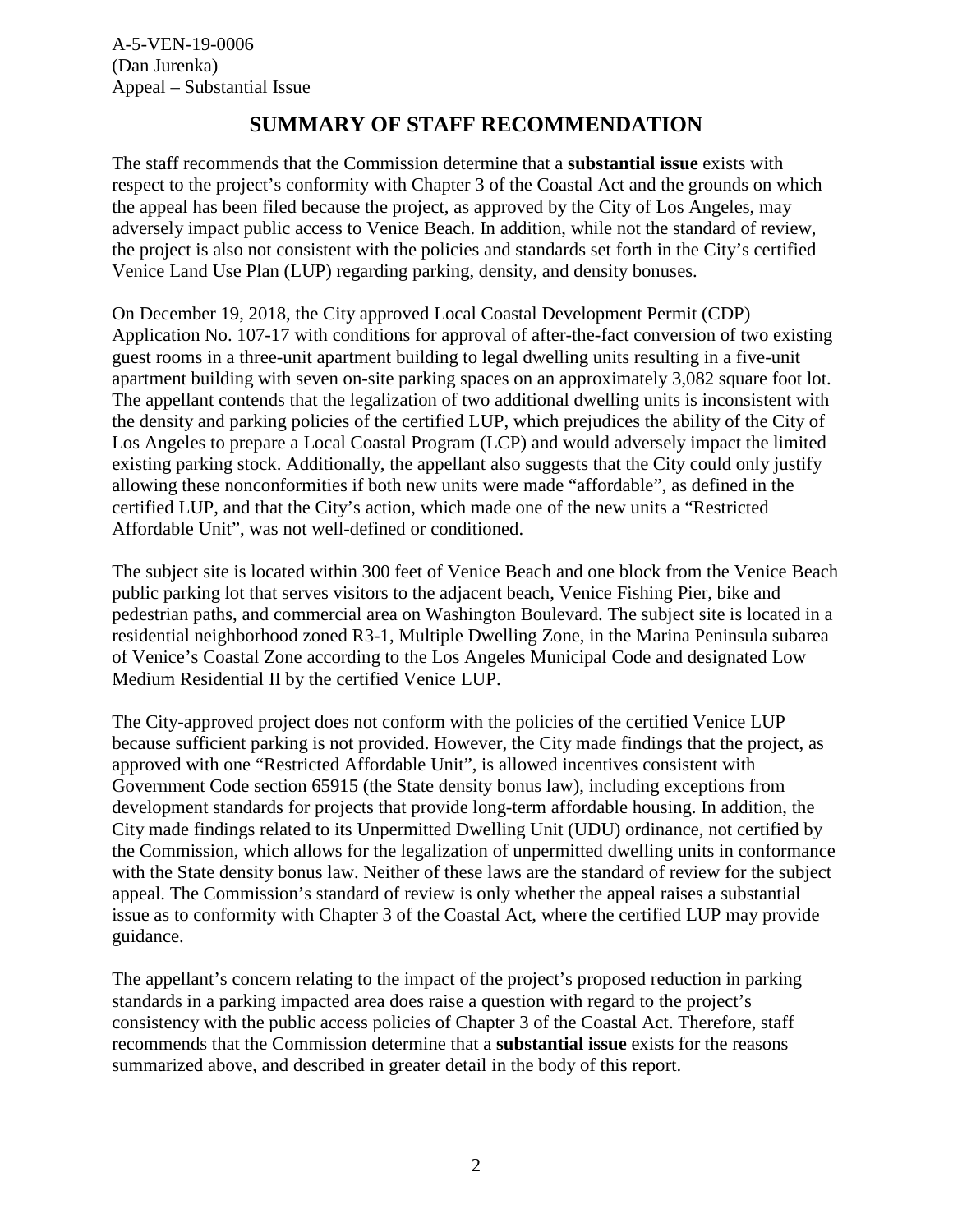## **TABLE OF CONTENTS**

| I. MOTION AND RESOLUTION - SUBSTANTIAL ISSUE4 |  |
|-----------------------------------------------|--|
|                                               |  |
|                                               |  |
|                                               |  |
|                                               |  |
|                                               |  |
|                                               |  |
|                                               |  |
|                                               |  |

#### **APPENDICES**

[Appendix A – Substantive File Documents](#page-14-0)

#### **EXHIBITS**

[Exhibit 1 – Project Site](https://documents.coastal.ca.gov/reports/2019/3/W20b/W20b-3-2019-exhibits.pdf) Exhibit  $2 - \text{Append}$ [Exhibit 3 – Site Plans](https://documents.coastal.ca.gov/reports/2019/3/W20b/W20b-3-2019-exhibits.pdf) [Exhibit 4 – CDP No. DIR-2017-5433-CDP-SPP-MEL-1A](https://documents.coastal.ca.gov/reports/2019/3/W20b/W20b-3-2019-exhibits.pdf)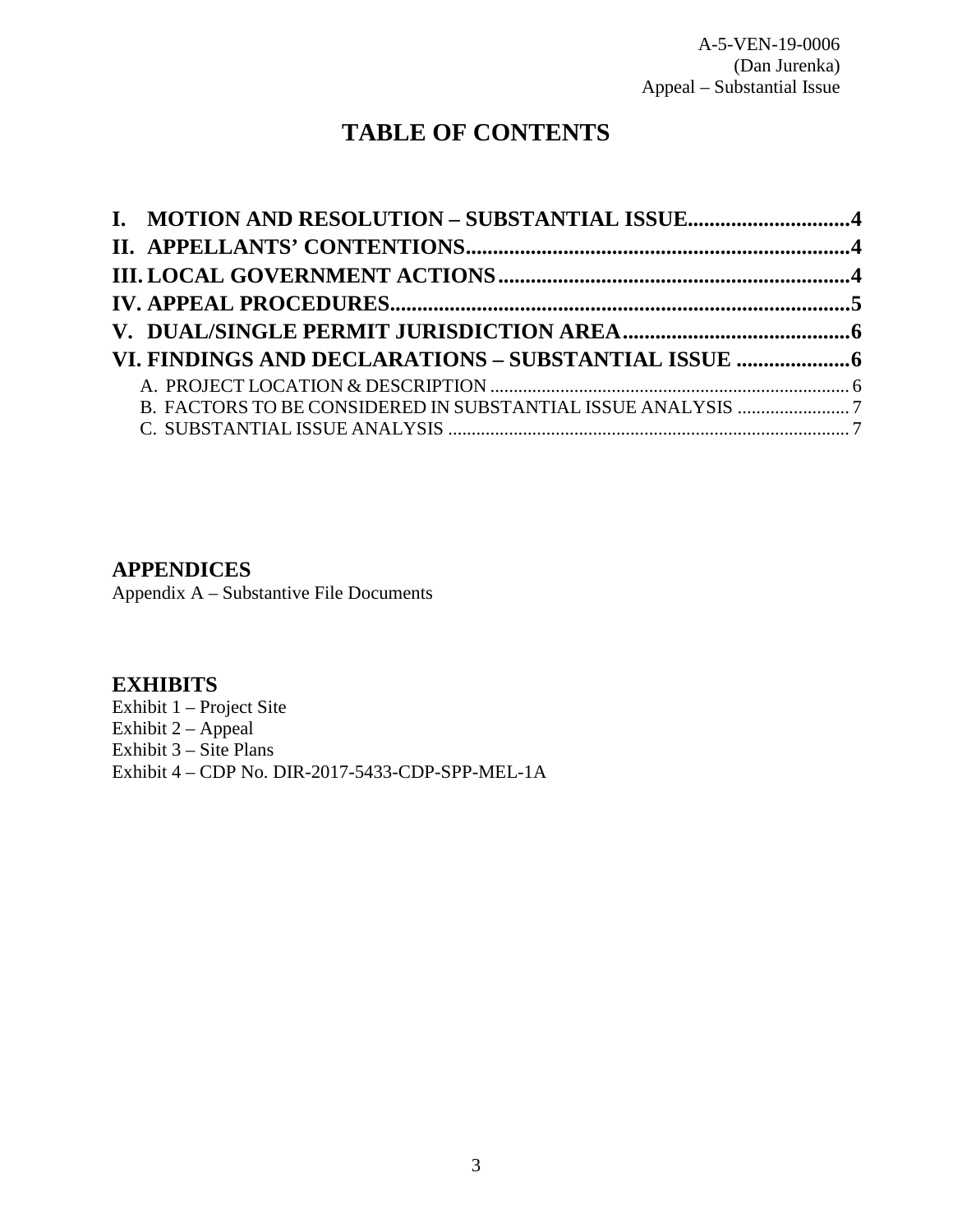# <span id="page-3-0"></span>**I. MOTION AND RESOLUTION – SUBSTANTIAL ISSUE**

**Motion:**

*I move that the Commission determine that Appeal No. A-5-VEN-19-0006 raises No Substantial Issue with respect to the grounds on which the appeal has been filed under § 30602 of the Coastal Act.*

Staff recommends a **NO** vote on the motion. Passage of this motion will result in a finding of No Substantial Issue and the local action will become final and effective. The motion passes only by an affirmative vote of the majority of the Commissioners present.

#### **Resolution:**

*The Commission hereby finds that Appeal No. A-5-VEN-19-0006 presents a SUBSTANTIAL ISSUE with respect to the grounds on which the appeal has been filed under § 30602 of the Coastal Act regarding consistency with the Chapter 3 policies of the Coastal Act.*

## <span id="page-3-1"></span>**II. APPELLANTS' CONTENTIONS**

On January 23, 2019, Robert Aronson filed an appeal of City of Los Angeles Local CDP No. DIR-2017-5433-CDP-SPP-MEL-1A granted for approval of after-the-fact conversion of two existing guest rooms in a three-unit apartment building to legal dwelling units resulting in a fiveunit apartment building with seven on-site parking spaces on an approximately 3,082 square foot lot (**[Exhibit 2](https://documents.coastal.ca.gov/reports/2019/3/W20b/W20b-3-2019-exhibits.pdf)**). The appellant contends that the City-approved development is inconsistent with the City's certified LUP relating to allowable densities, parking standards, and density bonuses and that the project should be held to the parking standards in the certified Venice LUP because parking and traffic in the area are already highly impacted. Furthermore, the appellant contends that the City did not define "Restricted Affordable Unit" or condition the project to maintain that unit as affordable. The appellant suggests that the City should require both new units to be affordable in order to qualify for incentives like reductions in parking standards.

## <span id="page-3-2"></span>**III. LOCAL GOVERNMENT ACTIONS**

On October 11, 2018, the City of Los Angeles approved CDP No. DIR-2017-5433-CDP-SPP-MEL-1A for approval of after-the-fact conversion of two existing guest rooms in a three-unit apartment building to legal dwelling units resulting in a five-unit apartment building with seven on-site parking spaces (**[Exhibit 4](https://documents.coastal.ca.gov/reports/2019/3/W20b/W20b-3-2019-exhibits.pdf)**). A timely appeal was filed by Robert Aronson on October 26, 2018 contesting the Director of Planning's determination to approve the subject CDP because the project, as approved, was inconsistent with the Coastal Act and certified Venice LUP and would prejudice the City's preparation of an LCP. On December 19, 2018, the West Los Angeles Planning Commission held a public hearing for the appeal; the appellant was not in attendance. The Planning Commission acted to deny the appeal, find the project exempt from CEQA (Section 15303, Class 3, Category 2), and sustain the Director of Planning's determination to conditionally approve CDP No. DIR-2017-5433-CDP-SPP-MEL-1A, Project Permit Compliance, and Mello Act Compliance.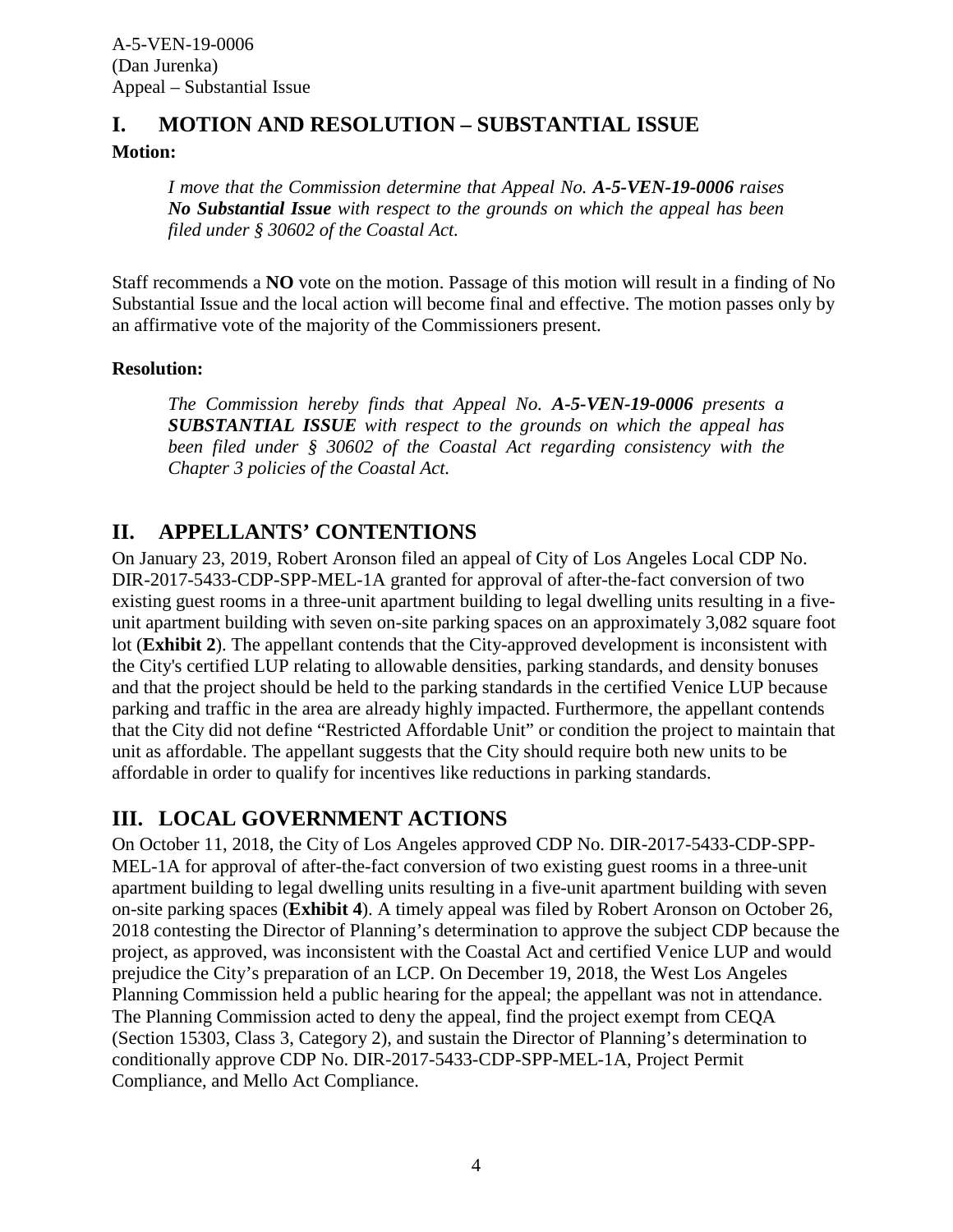## <span id="page-4-0"></span>**IV. APPEAL PROCEDURES**

Section 30600(b) of the Coastal Act provides that prior to certification of its LCP, a local jurisdiction may, with respect to development within its area of jurisdiction in the coastal zone and consistent with the provisions of Sections 30604, 30620 and 30620.5, establish procedures for the filing, processing, review, modification, approval or denial of a CDP. Pursuant to this provision, the City of Los Angeles developed a permit program in 1978 to exercise its option to issue local CDPs. Sections 13301-13325 of Title 14 of the California Code of Regulations provide procedures for issuance and appeals of locally issued CDPs. Section 30602 of the Coastal Act allows *any* action by a local government on a coastal development permit application evaluated under Section 30600(b) to be appealed to the Commission. The standard of review for such an appeal is the Chapter 3 policies of the Coastal Act. [Cal. Pub. Res. Code §§ 30200 and 30604.]

After a final local action on a local CDP application, the Coastal Commission must be noticed within five days of the decision. After receipt of such a notice which contains all the required information, a twenty working-day appeal period begins during which any person, including the applicant, the Executive Director, or any two members of the Commission, may appeal the local decision to the Coastal Commission. [Cal. Pub. Res. Code § 30602.] As provided under section 13318 of Title 14 of the California Code of Regulations, the appellant must conform to the procedures for filing an appeal as required under section 13111 of Title 14 of the California Code of Regulations, including the specific grounds for appeal and a summary of the significant question raised by the appeal.

The action currently before the Commission is to find whether there is a "substantial issue" or "no substantial issue" raised by the appeal of the local approval of the project. Sections 30621 and 30625(b)(1) of the Coastal Act require a de novo hearing of the appealed project unless the Commission determines that no substantial issue exists with respect to the grounds for appeal.

Commission staff recommends a finding of **substantial issue**. If the Commission decides that the appellants' contentions raise no substantial issue as to conformity with Chapter 3 of the Coastal Act, the action of the local government becomes final. Alternatively, if the Commission finds that a substantial issue exists with respect to the conformity of the action of the local government with the Chapter 3 policies of the Coastal Act, the local CDP is voided and the Commission reviews the coastal development permit as a de novo matter. [Cal. Pub. Res. Code §§ 30621 and 30625.] Section 13321 of the Coastal Commission regulations specifies that de novo actions will be heard according to the procedures outlined in Sections 13114 and 13057-13096 of the Commission's regulations.

If there is no motion from the Commission to find no substantial issue, it will be presumed that the appeal raises a substantial issue and the Commission will hold the de novo phase of the public hearing on the merits of the application. A de novo public hearing on the merits of the application uses the Chapter 3 policies of the Coastal Act. The certified Venice LUP is used as guidance in the de novo phase of the appeal. Sections 13110-13120 of Title 14 of the California Code of Regulations further explain the appeal hearing process.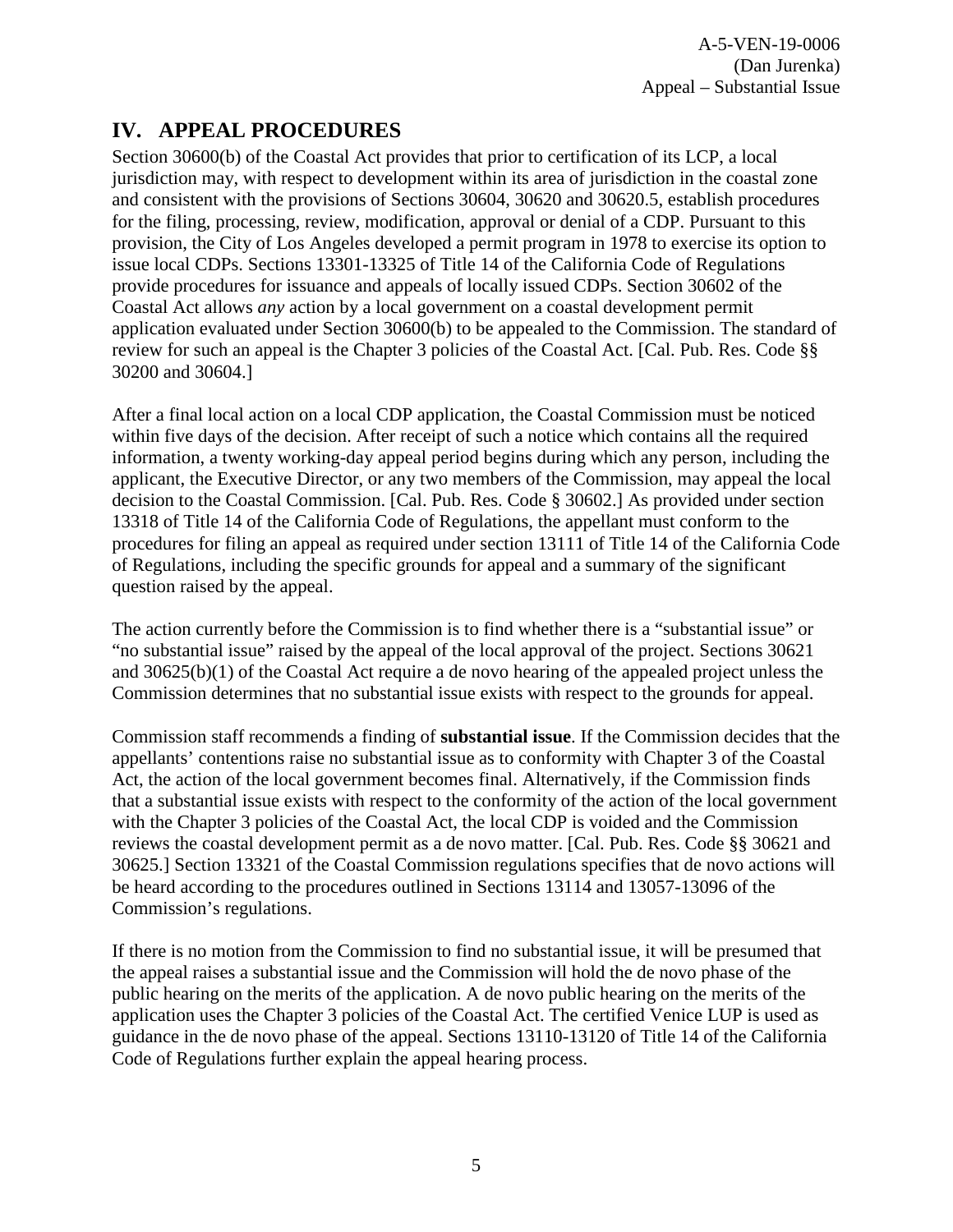If the Commission decides to hear arguments and vote on the substantial issue question, those who are qualified to testify at the hearing, as provided by Section 13117 of Title 14 of the California Code of Regulation, will have three minutes per side to address whether the appeal raises a substantial issue. The only persons qualified to testify before the Commission at the substantial issue portion of the appeal process are the applicant, persons who opposed the application before the local government (or their representatives), and the local government. Testimony from other persons must be submitted in writing. The Commission will then vote on the substantial issue matter. It takes a majority of Commissioners present to find that the grounds for the appeal raise no substantial issue.

### <span id="page-5-0"></span>**V. DUAL/SINGLE PERMIT JURISDICTION AREA**

Within the areas specified in Section 30601, which is known in the City of Los Angeles permit program as the *Dual Permit Jurisdiction* area, the Coastal Act requires that any development which receives a local CDP also obtain a second (or "dual") coastal development permit from the Coastal Commission. The Commission's standard of review for the subject development in the *Dual Permit Jurisdiction* area is the Chapter 3 policies of the Coastal Act. For projects located inland of the areas identified in Section 30601 (i.e., projects in the *Single Permit Jurisdiction*), the City of Los Angeles local CDP is the only CDP required. The subject project site on appeal herein is located within the *Dual Permit Jurisdiction Area*.

### <span id="page-5-1"></span>**VI. FINDINGS AND DECLARATIONS – SUBSTANTIAL ISSUE**

### <span id="page-5-2"></span>**A. PROJECT LOCATION & DESCRIPTION**

The project site is located in a residential neighborhood in the Marina Peninsula subarea of Venice within the City of Los Angeles. The subject lot is 35 feet wide and approximately 88 feet deep (approximately 3,082 square feet in area) and is zoned R3-1, Multiple Dwelling by the City's Zoning Code and Low Medium Residential II by the certified Venice LUP. This location is within 300 feet of Venice Beach and one block from the Venice Beach public parking lot that serves visitors to the adjacent beach, Venice Fishing Pier, bike and pedestrian paths, and commercial area on Washington Boulevard (**[Exhibit 1](https://documents.coastal.ca.gov/reports/2019/3/W20b/W20b-3-2019-exhibits.pdf)**) and is designated a Beach Impact Zone. The Venice community – including the residential neighborhoods, the beach, the boardwalk, the canals, and the eclectic architectural styles of the neighborhoods – is one of the most popular visitor destinations in California. This area, in particular, is heavily visited by local residents and tourists, alike. The subject site fronts a walk street, alley-like public road, and alley. The development standards in the Venice LUP, certified by the Commission on June 14, 2001, for multi-family residences in this area limit the density on the subject property to two units; however, the City approved three units on-site in 1970, prior to the adoption of the Coastal Act. In 2016, during the process of retrofitting the covered parking area, the City became aware of a discrepancy between the Certificate of Occupancy for three dwelling units and two guest rooms and what existed on-site: five dwelling units. By definition per the Los Angeles Municipal Code, guest rooms and dwelling units are both considered habitable and rentable units. The difference between the two is guest rooms cannot have kitchens. The City's recent approval of Local CDP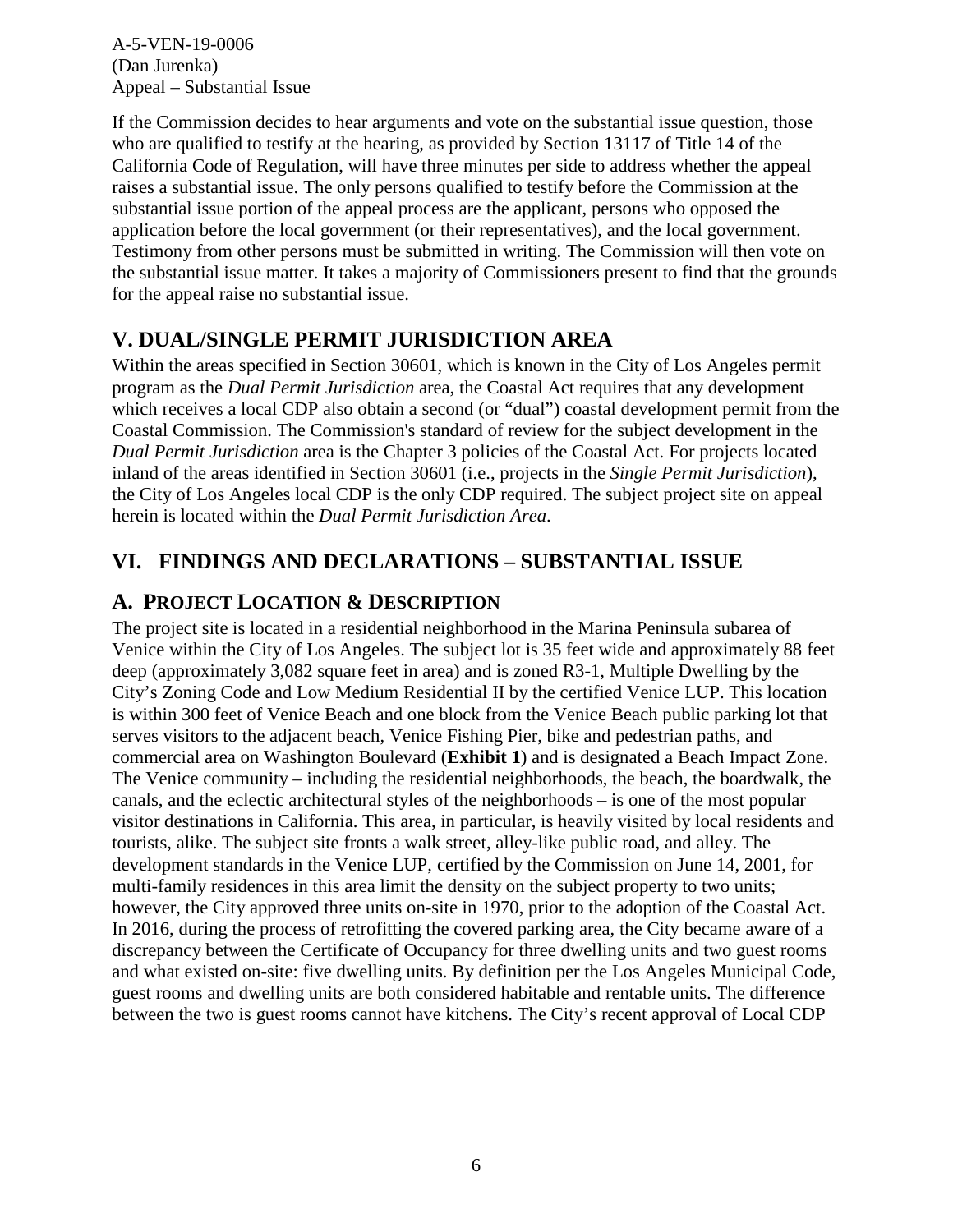No. DIR-20[1](#page-6-2)7-5433-CDP-SPP-MEL-1A allows for five units on-site<sup>1</sup>, including one "Restricted Affordable Unit".

The City approved after-the-fact conversion of two existing guest rooms in a three-unit apartment building to dwelling units resulting in a five-unit apartment building with seven onsite parking spaces (**[Exhibit 3](https://documents.coastal.ca.gov/reports/2019/3/W20b/W20b-3-2019-exhibits.pdf)**). No physical modifications to the building are proposed at this time. It appears that there are currently seven parking spaces on-site (six tandem and one nontandem). There is no street parking immediately adjacent to the subject site. The closest public parking areas are the public beach parking lot, metered street parking along Washington Boulevard, and free street parking along Pacific Avenue.

### <span id="page-6-0"></span>**B. FACTORS TO BE CONSIDERED IN SUBSTANTIAL ISSUE ANALYSIS**

Section 30625(b)(1) of the Coastal Act states that the Commission shall hear an appeal of a local government action carried out pursuant to Section 30600(b) unless it finds that no substantial issue exists as to conformity with Chapter 3 of the Coastal Act. The term "substantial issue" is not defined in the Coastal Act or its implementing regulations. Section 13115(b) of the Commission's regulation simply indicates that the Commission will hear an appeal unless it "finds that the appeal raises no significant question." In previous decisions on appeals, the Commission had been guided by the following factors:

- 1. The degree of factual and legal support for the local government's decision that the development is consistent or inconsistent with the relevant provisions of the Coastal Act;
- 2. The extent and scope of the development as approved or denied by the local government;
- 3. The significance of the coastal resources affected by the decision;
- 4. The precedential value of the local government's decision for future interpretations if its LCP; and,
- 5. Whether the appeal raises local issues, or those of regional or statewide significance.

Even when the Commission chooses not to hear an appeal, appellants nevertheless may obtain judicial review of the local government's coastal permit decision by filing petition for a writ of mandate pursuant to Code of Civil Procedure, Section 1094.5.

Staff is recommending that the Commission find that a **substantial issue exists** with respect to whether the local government action conforms to the public access policies of the Coastal Act for the reasons set forth below.

### <span id="page-6-1"></span>**C. SUBSTANTIAL ISSUE ANALYSIS**

As stated in Section IV of this report, the grounds for an appeal of a CDP issued by the local government prior to certification of its LCP are the project's conformity with Chapter 3 policies of the Coastal Act. Any local government CDP issued or denied prior to certification of its LCP

<span id="page-6-2"></span> $\overline{\phantom{a}}$ <sup>1</sup> Los Angeles County Assessor data indicate that there are six units on-site; however, the City-approved plans and the City's description of what is on-site show five existing dwelling units. This issue can be clarified during the de novo phase of the appeal.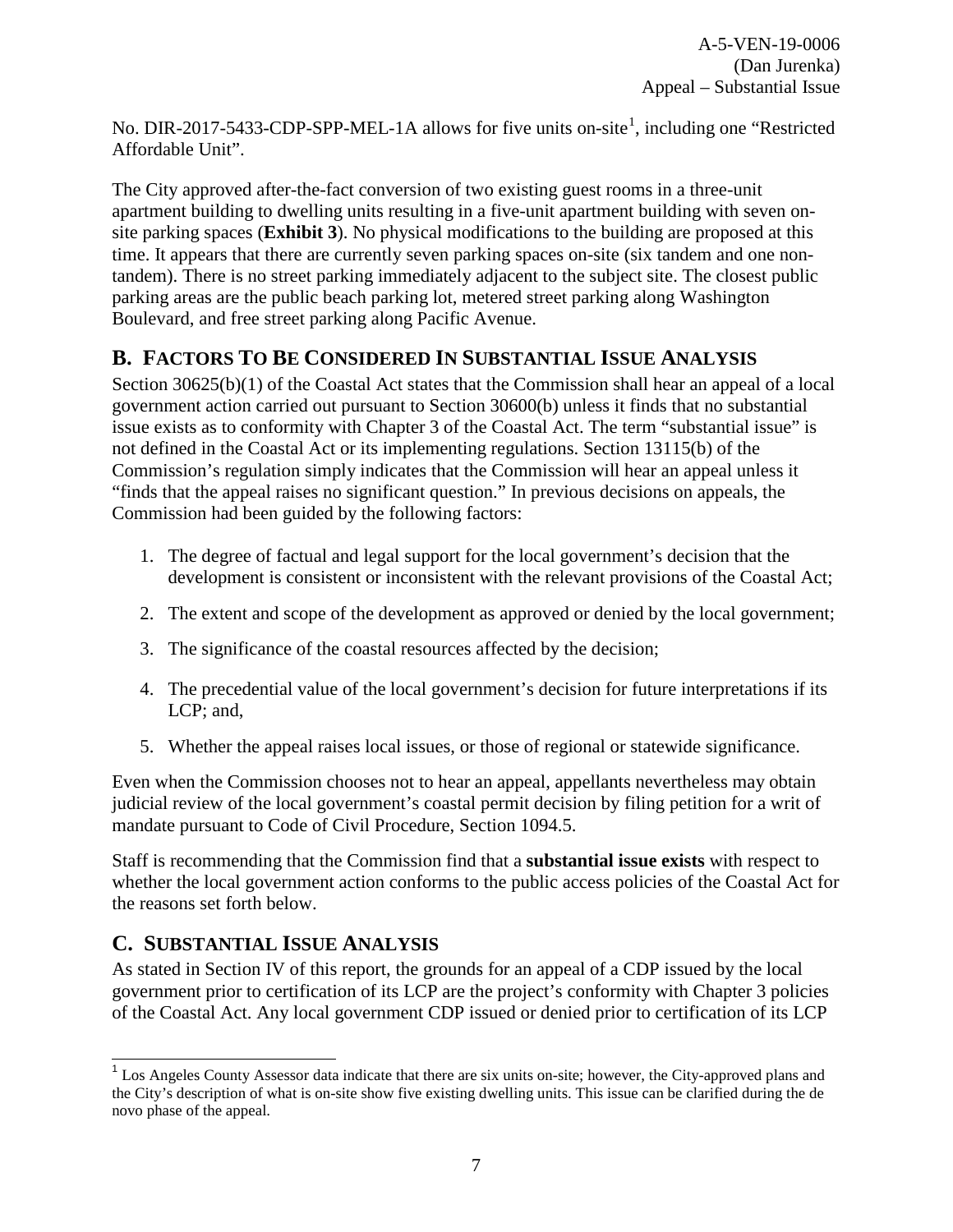may be appealed to the Commission. The Commission shall hear an appeal unless it determines that no substantial issue exists as to conformity with Chapter 3 policies of the Coastal Act.

The grounds for the subject appeal relate to the proposed project's potential adverse impacts to public access. Additionally, the appellant claims that the local approval prejudices the City's ability to prepare an LCP because the project is inconsistent with the certified LUP. The City's findings that the proposed project is consistent with Chapter 3 of the Coastal Act and the certified Venice LUP are based on the assertion that (1) there is sufficient public beach parking available in the project vicinity, thus, the project will not impact public access; and (2) the project can be found to meet the development standards of the LUP because of its compliance with the City's UDU ordinance and the State density bonus law. The appellant disagrees with the City's public access findings and suggests that additional affordable housing measures should be required to qualify for the reduced parking incentive.

The Commission's standard of review for determining whether to hear the appeal is only whether the appeal raises a substantial issue as to conformity with Chapter 3 of the Coastal Act. Cal. Pub. Res. Code § 30625(b)(1); 14 C.C.R. § 13321. The Commission's decision will be guided by the factors listed in the previous section of this report (B. Factors to be Considered in Substantial Issue Analysis).

The appeal raises a substantial issue as to conformity with Chapter 3 of the Coastal Act (Cal. Pub. Res. Code §§ 30200-30265.5). The Notice of Decision for Local CDP No. DIR-2017-5433- CDP-SPP-MEL-1A and accompanying Final Staff Report issued by the City of Los Angeles state that the City applied the policies of Chapter 3 of the Coastal Act and concluded, in part, that the development, as conditioned by the City, would be consistent with Chapter 3 of the Coastal Act and will not prejudice the ability of the City to prepare an LCP for the Venice Coastal Zone.

Section 30210 of the Coastal Act states, in part:

*…maximum access, which shall be conspicuously posted, and recreational opportunities shall be provided for all the people consistent with public safety needs and the need to protect public rights, and rights of private property owners, and natural resource areas from overuse.* 

Section 30211 of the Coastal Act states, in part:

*Development shall not interfere with the public's right of access to the sea where acquired through use or legislative authorization…* 

Section 30212 of the Coastal Act states, in part:

*Public access from the nearest public roadway to the shoreline and along the coast shall be provided in new development projects except where...adequate access exists nearby...* 

#### Section 30250 of the Coastal Act states, in part:

*New residential development...shall be located within, contiguous with, or in close proximity to, existing developed areas able to accommodate it...*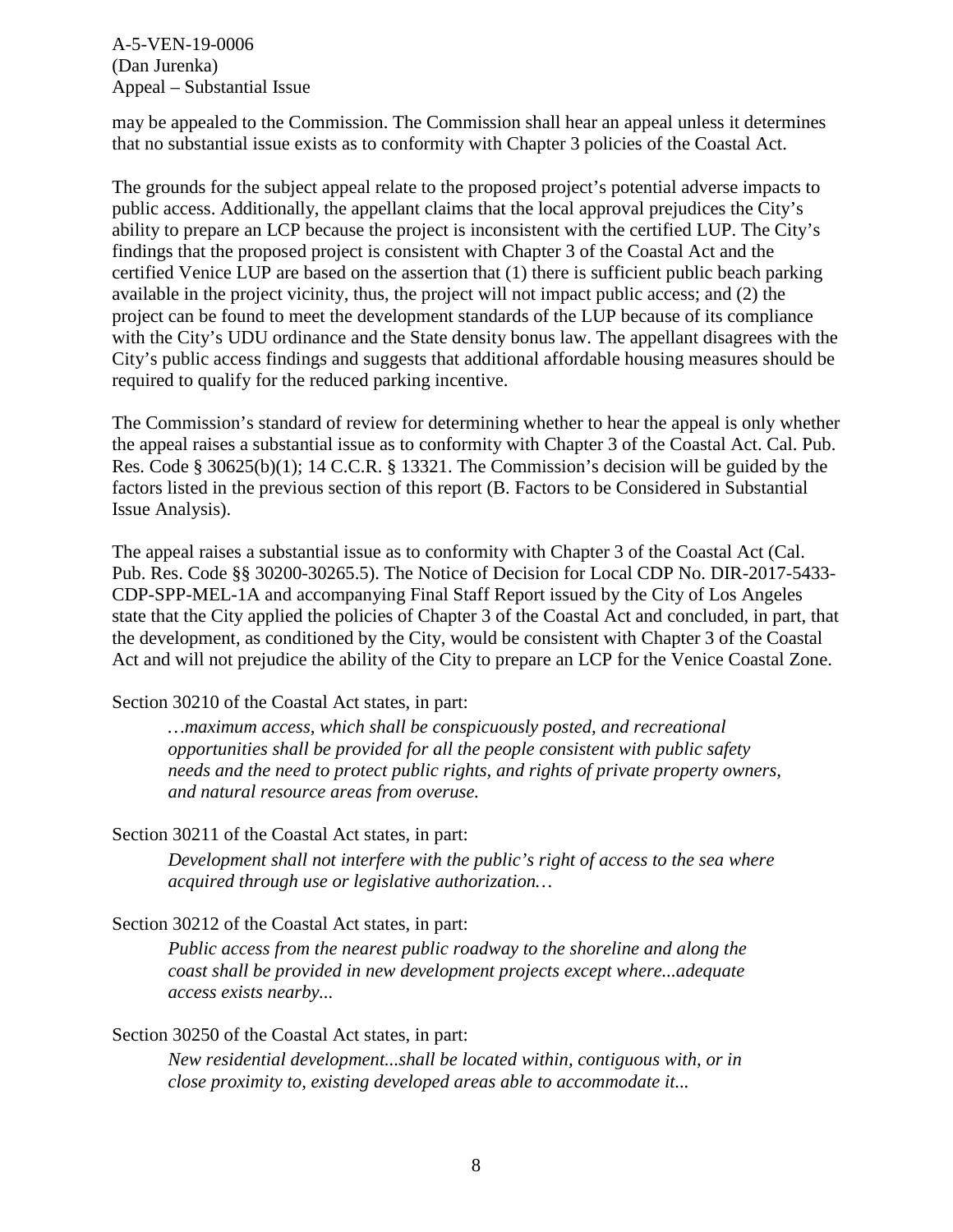Section 30252 of the Coastal Act states, in part:

*The location and amount of new development should maintain and enhance public access to the coast by...providing adequate parking facilities or providing substitute means of serving the development with public transportation...* 

Section 30253 of the Coastal Act states, in part:

*New development shall...minimize energy consumption and vehicle miles traveled...* 

The Duplex/Multi-Family Residential Policy of the Venice LUP states, in part: *It is the intent of [the] Venice LUP to maintain existing stable multi-family* 

*residential neighborhoods...The loss of potential units in these locations can be offset by the provision of new housing opportunities via bonuses for the replacement of affordable housing...* 

Policy I.A.7 (Multi-family Residential – Low Medium II Density) of the Venice LUP states, in part: *Accommodate the development of multi-family dwelling units...Such development shall comply with the density and development standards set forth in this LUP.* 

*c. Marina Peninsula* 

*Uses: Two units per lot, duplexes and multi-family structures.*

*Density: One unit per 1,200 square feet of lot area. Lots smaller than 4,000 square feet are limited to a maximum density of two units per lot.* 

*Yards: Yards shall be required in order to accommodate the need for fire safety, open space, permeable land area for on-site percolation of stormwater, and onsite recreation consistent with the existing scale and character of the neighborhood.* 

*Height: Not to exceed 35 feet. Structures located along walk streets are limited to a maximum height of 28 feet. (See LUP Policy I.A.1 and LUP Height Exhibits 13- 16).* 

Policy II.A.3 (Parking Requirements) of the Venice LUP states, in part:

*...The public beach parking lots...shall not be used to satisfy the parking requirements of this policy. Extensive remodeling of an existing use or change of use which does not conform to the parking requirements of the table shall be required to provide missing numbers of parking spaces or provide an in-lieu fee payment into the Venice Coastal Parking Impact Trust Fund for the existing deficiency...*

| Multiple dwelling and duplex on      | 2 spaces for each dwelling unit; plus a minimum   |
|--------------------------------------|---------------------------------------------------|
| lots 40 feet or more in width, or 35 | of 1 (one) guest parking space for each 4 (four)  |
| feet or more in width if adjacent to | or fewer units (i.e. 2.25 spaces per unit; always |
| an alley                             | round-up to highest whole number of spaces)       |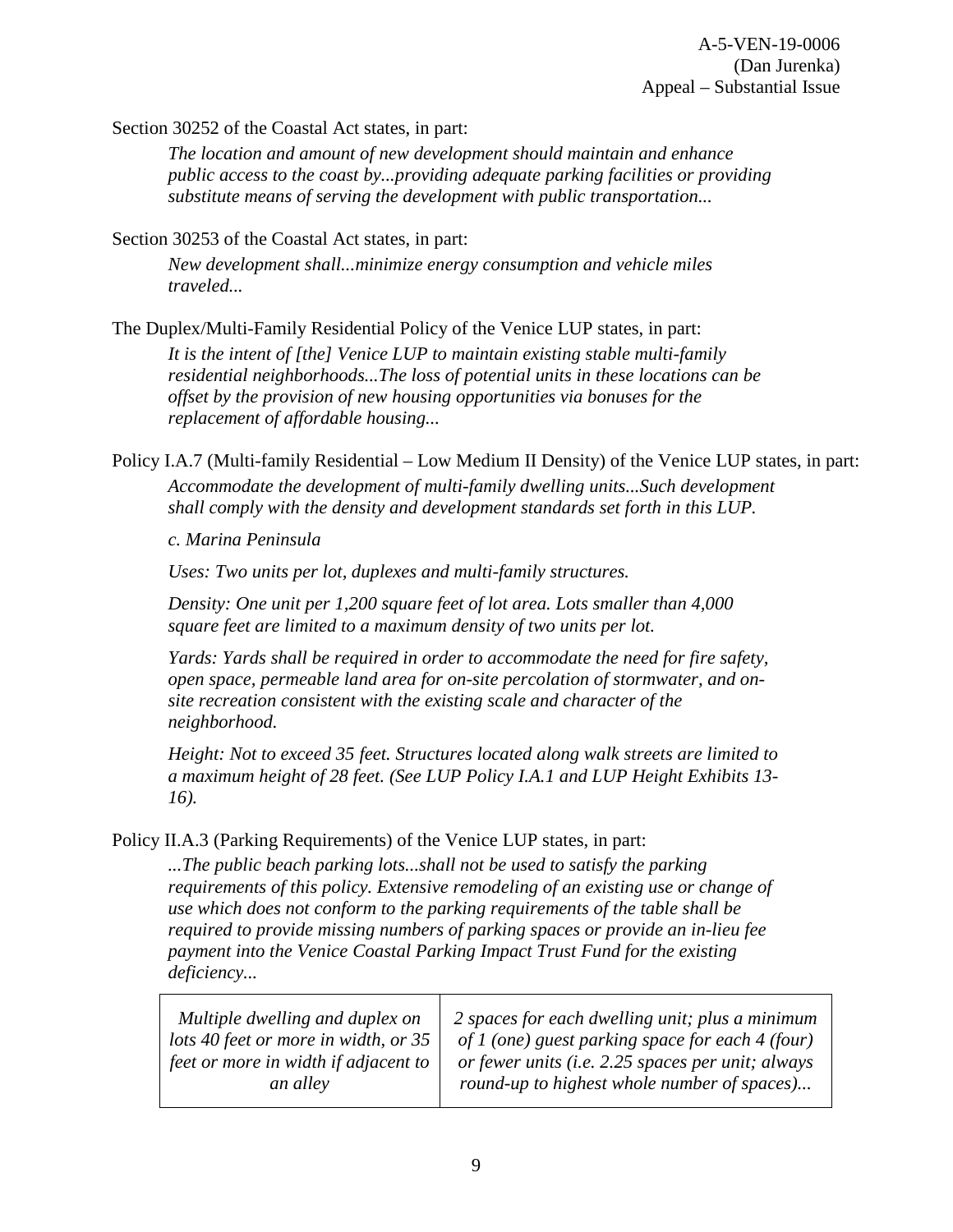Policy II.A.4 (Parking Requirements in the Beach Impact Zone) of the Venice LUP states, in part: *Any new and/or any addition to commercial, industrial, and multiple-family residential development projects within the Beach Impact Zone shall provide additional (in addition to parking required by Policy II.A.3) parking spaces for public use or pay in-lieu fees into the Venice Coastal Parking Impact Trust Fund. Beach Impact Zone (BIZ) Parking Impact Trust Fund criteria:* 

*...Multiple family residential projects in the BIZ shall provide an additional parking space for each 1,000 square feet of floor area on the ground floor for multiple dwelling projects of three units or more...In no event shall the number of BIZ parking spaces (over and above those spaces required by the parking requirements set forth in Policy II.A.3) required for projects of three or more dwelling units, or commercial or industrial projects, be less than one (1) parking space for residential projects...* 

Policy I.A.14 (Parking Requirements for Affordable Housing) of the Venice LUP states, in part: *Reduced parking is permitted for low income units only if: a) the project is consistent with LUP policy I.A.13 [Density Bonus Applications]; and b) it is demonstrated that the prospective occupants of the project will have a reduced demand for parking. However, if a unit changes its status from low or lowmoderate income to market rate unit, parking should be provided for market rate units according to the parking standards listed in LUP Policies II.A.3 and II.A.4.* 

Policy I.A.13 (Density Bonus Applications) of the Venice LUP states, in part:

*Required replacement dwelling units dwelling units shall be counted as reserved units in any related State-mandated density bonus application for the same project. In order to encourage the provision of affordable housing units in the areas designated as "Multiple Family Residential" and in mixed-use developments, the City may grant incentives such as reduced parking, additional height or increased density consistent with Government Code Section 65915 provided that the affordable housing complies with the following:*

*a. This is an incentive program that allows developers of any one of the types of residential projects described in Government Code Section 65915(b), and which complies with all standards set forth in Government Code Section 65915, to build no more than 25 percent more units than a property's zoning would ordinarily allow. In exchange for this density bonus, the owners must make the units affordable for 30 years if an incentive is utilized in addition to a density bonus specified in Government Code Section 65915(b) or for 10 years if a second incentive is not utilized.*

*b. In accordance with Government Code Section 65915(f), the density bonus shall be calculated based on the otherwise maximum allowable residential density under the applicable zoning ordinance and land use element of the general plan. In the Coastal Zone, the otherwise maximum allowable residential density shall mean the maximum density determined by applying all site-specific environmental development constraints applicable under the coastal zoning*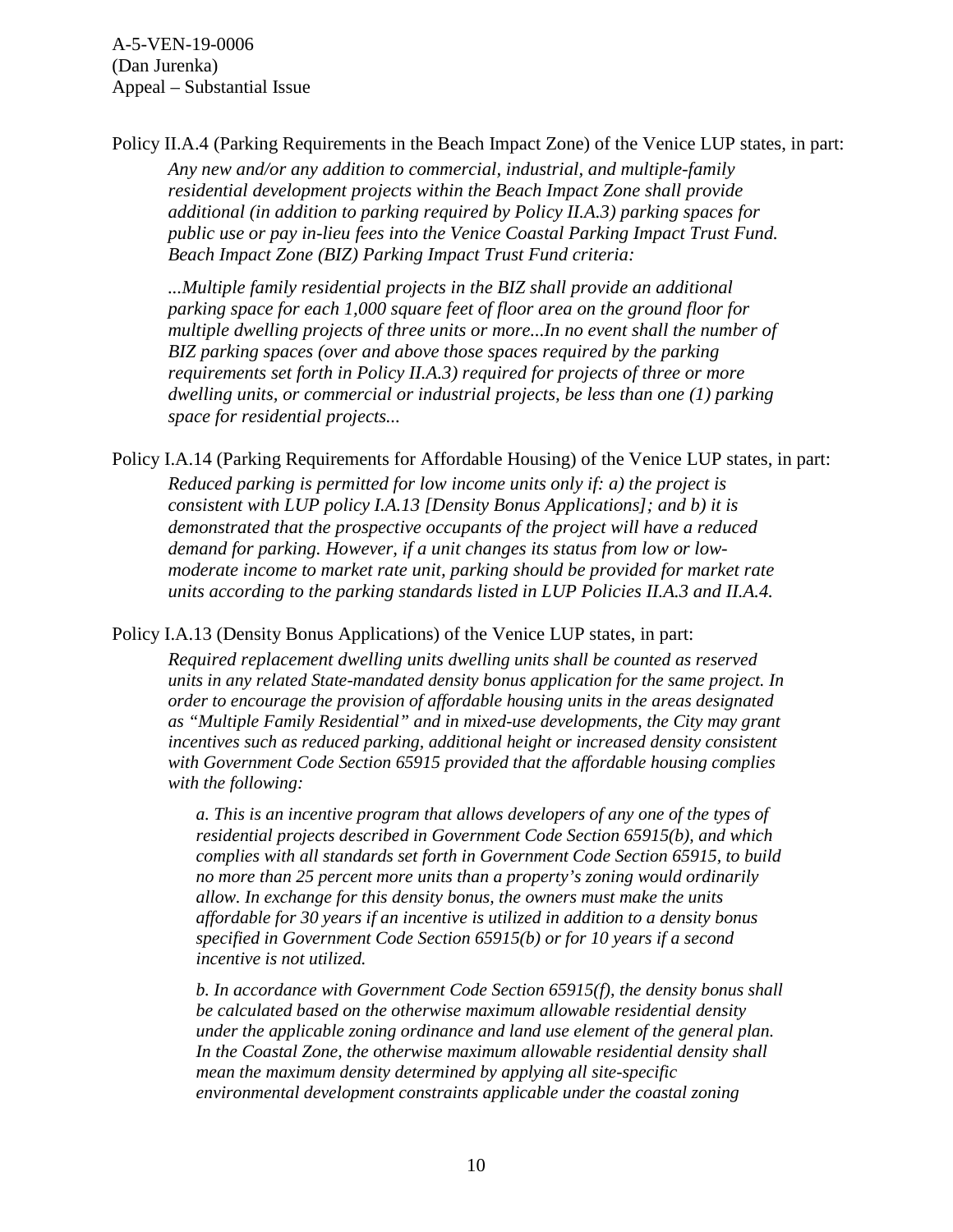*ordinances and land use element certified by the Coastal Commission. The density bonus shall be applicable to housing development consisting of five or more units.* 

*c. In the coastal zone, any housing development approved pursuant to Government Code Section 65915 shall be consistent, to the maximum extent feasible and in a manner most protective of coastal resources, with all otherwise applicable certified local coastal program policies and development standards. If the City approves development with a density bonus, the City must find that the development, if it had been proposed without the 25 percent density increase, would have been fully consistent with the policies and development standards of the certified local coastal program. If the City determines that the means of accommodating the density increase proposed by the applicant do not have an adverse effect on coastal resources, the City shall require that the density increase be accommodated by those means. If, however, the City determines that the means for accommodating the density increase proposed by the applicant will have an adverse effect on coastal resources, before approving a 25 percent density increase, the City shall identify all feasible means of accommodating the 25 percent density increase and consider the effects of such means on coastal resources. The City shall require implementation of the means that are most protective of significant coastal resources.* 

*d. The City may prepare an LCP amendment for certification by the Commission for specific areas or subregions within the planning area where density bonuses in excess of 25 percent may be permitted based on a finding that no adverse impacts on coastal resources would result.* 

*e. In addition to a 25 percent density bonus, a qualifying housing development shall receive one of the incentives identified in Government Code Section 65915(h), unless it is found that the additional incentive is not required in order to provide for affordable housing costs or rents. If the City determines that the additional development incentive requested by an applicant pursuant to this section will not have any adverse effects on coastal resources, the City may grant the requested incentive. If the City determines that the requested incentive will have an adverse effect on coastal resources, the City shall consider all feasible alternative incentives and the effects of such incentives on coastal resources. The City may grant one or more of those incentives that do not have an adverse effect on coastal resources. If all feasible incentives would have an adverse effect on coastal resources, the City shall grant only that additional incentive which is most protective of significant coastal resources.* 

*f. For the purposes of this section, "coastal resources" means any resource which is afforded protection under the policies of Chapter 3 of the Coastal Act, California Public Resources Code section 30200 et seq., including but not limited to public access, marine and other aquatic resources, environmentally sensitive habitat, and the visual quality of coastal areas.* 

A substantial issue exists with respect to the proposed project's conformance with Chapter 3 of the Coastal Act because the City-approved project does not provide a sufficient number of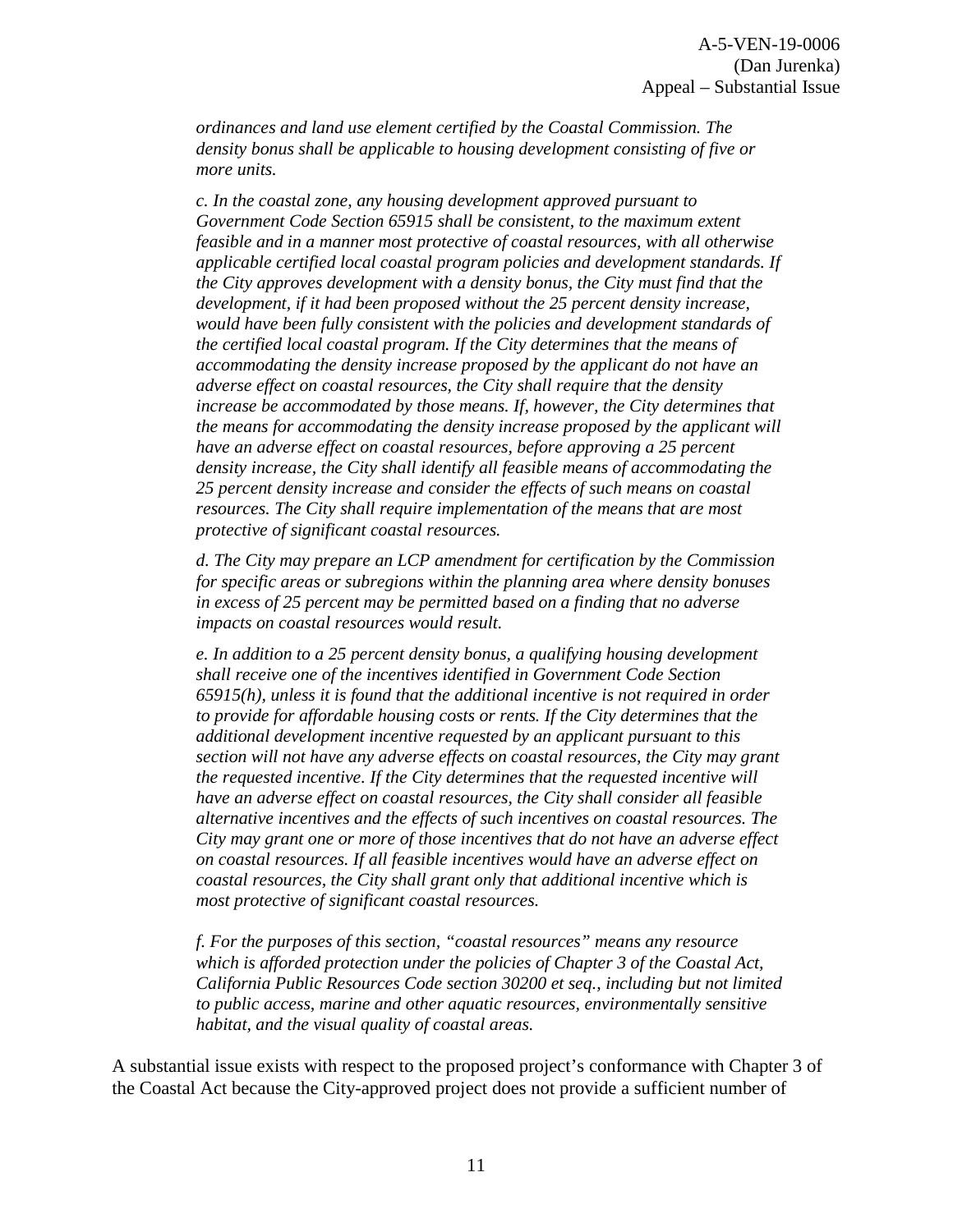parking spaces to meet the additional permitted demand generated for the increase in intensity of use of the site and, therefore, may adversely impact public access. The project, as approved by the City, provides a total of seven spaces (six of which are tandem spaces) for five dwelling units with a total of nine bedrooms. Section 30252 of the Coastal Act requires new development to maintain public access to the coast by providing adequate parking facilities or providing substitute means of serving the development with public transportation. Per the standards of the Venice LUP, 13 parking spaces are required to be provided for five units at this location [two spaces per unit; plus a minimum of one guest space for every four or fewer units (any fractions are rounded up); plus a minimum of one space for developments in the Beach Impact Zone]. This standard could be reduced by applying a density bonus under Venice LUP Policy I.A.13 and I.A.14 for "low income" units; however, the rental covenant agreement between the City and the applicant indicates that the proposed "Restricted Affordable Unit" would be reserved for a moderate income household, not a low-income household. Thus, the project is not consistent with the certified Venice LUP with regard to the required on-site parking. While Chapter 3 of the Coastal Act is the standard of review for the substantial issue determination, the certified LUP policies provide guidance from which the Commission can evaluate a project's consistency with Chapter 3. Applying the certified LUP as guidance here, the City-approved project raises a substantial issue as to conformity with public access policies of the Coastal Act because it approves development that does not include sufficient parking.

In addition, the City's findings that a reduction in parking requirements is warranted because of the project's consistency with the State density bonus law and the City's UDU ordinance does not resolve the project's inconsistency with Chapter 3 public access policies. The City's UDU ordinance has not been certified by the Commission and is not the standard of review for this appeal, nor is the State density bonus law.

Therefore, the Commission finds that a substantial issue exists with respect to the City-approved projects' conformance with Chapter 3 policies of the Coastal Act.

Applying the five factors listed in the prior section clarifies that the appeal raises "a substantial issue" with respect to Chapter 3 of the Coastal Act, and therefore, does meet the substantiality standard of Section 30265(b)(1), because the nature of the City-approved project and the local government action are not consistent with policies of Chapter 3 of the Coastal Act.

The first factor is the degree of factual and legal support for the local government's decision that the approved development is consistent with the relevant provisions of the Coastal Act. With regard to the public access policies of the Coastal Act, the City did not provide sufficient or accurate evidence to support its approval of the project with reduced parking standards. The Coastal Act provides for maximum public access, and Section 30252 of the Coastal Act requires new development to maintain public access to the coast by providing adequate parking facilities or providing substitute means of serving the development with public transportation. The City approved the project with six tandem and one non-tandem covered parking spaces for five dwelling units with a total of nine bedrooms. As discussed above, the certified Venice LUP requires a minimum of thirteen required parking spaces for a development of this density (not ten parking spaces, as stated in the City staff report).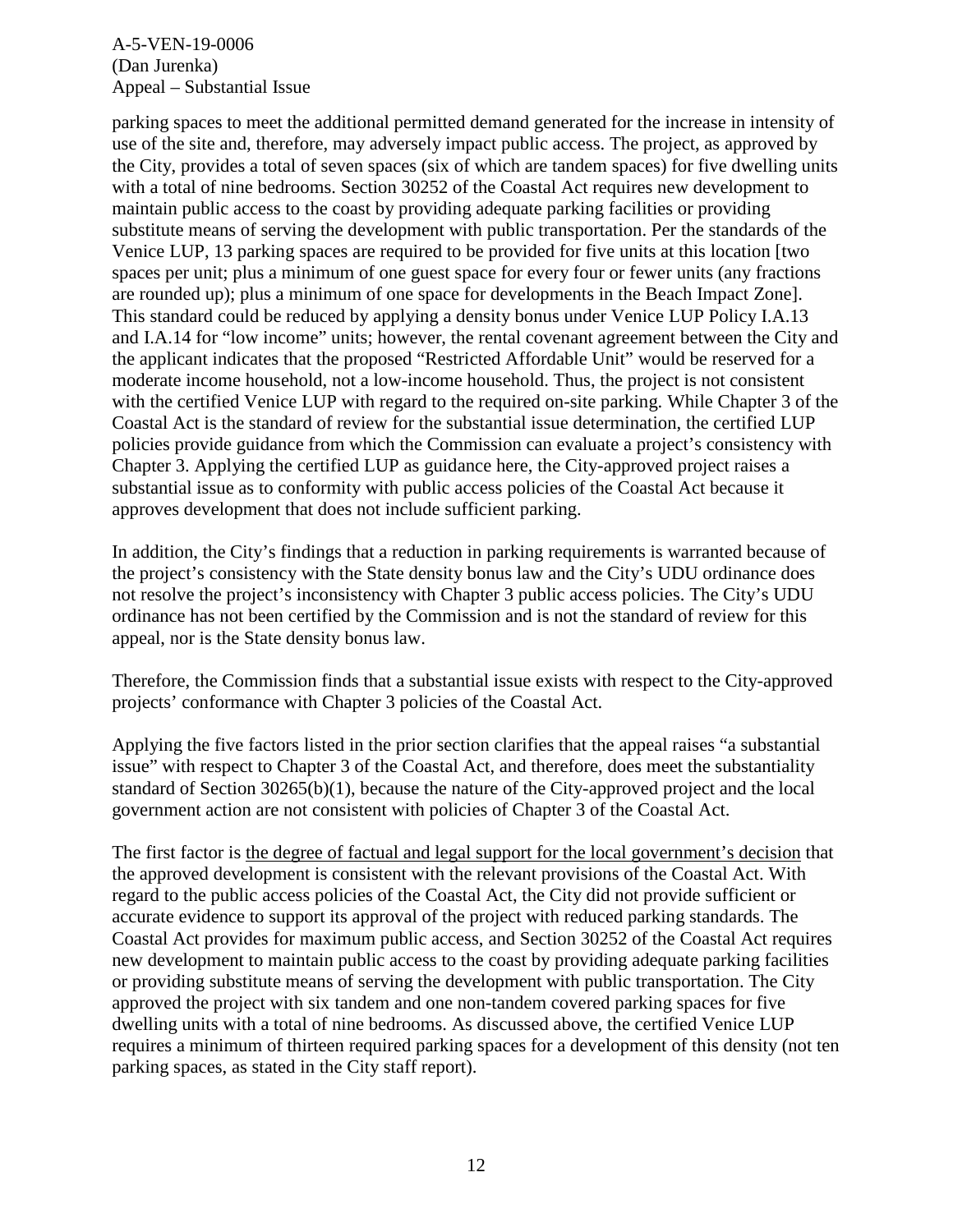In addition, the City made findings that the project, as approved, was consistent with the Chapter 3 policies of the Coastal Act because: a) there are no modifications to the physical structure onsite and, therefore, no new impacts to archaeological or paleontological resources or public access and no new coastal hazards or change in the size, character, or visual quality of the site; b) the development is located in a developed area with similar residential uses; c) the applicant is eligible for incentives in accordance with the City's UDU ordinance and State density bonus law for providing one "Restricted Affordable Unit"; and d) the parking standard reduction will not impact public access because most visitors to the area utilize the public beach parking lot or the valet associated with the commercial uses on Washington Boulevard. Finally, the City found that the area is well-served by alternative forms of transportation and, thus, will not impact public access.

In general, the Commission supports efforts to increase density in an already developed area and add to available affordable housing; however, the City's approval of this project is not adequately supported by facts or law and, as a result, the project may harm public access to the coast<sup>[2](#page-12-0)</sup>. First, the City-approved increase in permitted intensity of use on-site (number of units authorized by a CDP) has the potential to impact public access despite there being no change in the physical structure on-site. Second, as discussed above, the project does not comply with the certified LUP policies relating to reduction in parking requirements for affordable housing; in addition, the City's finding that the project complies with the City's UDU ordinance and State density bonus law does not adequately support the City-approved CDP for the project because neither are the standard of review for the purpose of analyzing a project with regard to consistency with the Coastal Act, nor for this appeal, which is limited to Chapter 3 of the Coastal Act, with the certified LUP providing guidance. Furthermore, the City-approved project does not comply with Venice LUP Policy I.A.13, which references the State law, because the project does not appear to be eligible for density bonus incentives under the State law and, thus, under the Venice LUP<sup>[3](#page-12-1)</sup>.

In addition, the City's finding that most visitors use the beach parking lot and valet service does not mean the project will not harm public access as a result of allowing development at the site without adequate parking facilities. And, finally, the City's finding that the area is well-served by public transportation does not address the fact that there is a substantial discrepancy between the parking currently provided on-site (seven spaces) and the parking required by the certified Venice LUP for development of this density (13 spaces). Even with available public transportation options, a shortage of six parking spaces (nearly 50% of normally required parking) is significant, particularly in an extremely popular coastal destination, such as Venice, that is chronically short on available parking. Furthermore, the City's findings were not supported by evidence like parking studies or proof that some of the residents of the apartment

<span id="page-12-0"></span> $\overline{\phantom{a}}$  $2^2$  The Commission does not dispute the City's findings that there are no new impacts to archaeological, paleontological, or visual resources or the geological conditions on-site.

<span id="page-12-1"></span><sup>&</sup>lt;sup>3</sup> To be eligible for density bonuses under the State law, the applicant must propose either: 1) ten percent of the total units for lower income households, 2) five percent of the total units for very low income households, 3) senior citizen housing, 4) ten percent of the total units in a common interest dwelling for moderate income persons or families, or 5) twenty percent of the total units for lower income students in a student housing development. According to the rental covenant agreement in the City's record, the "Restricted Affordable Unit" is reserved for a moderate income household and none of the other requirements are included as part of the City-approved project.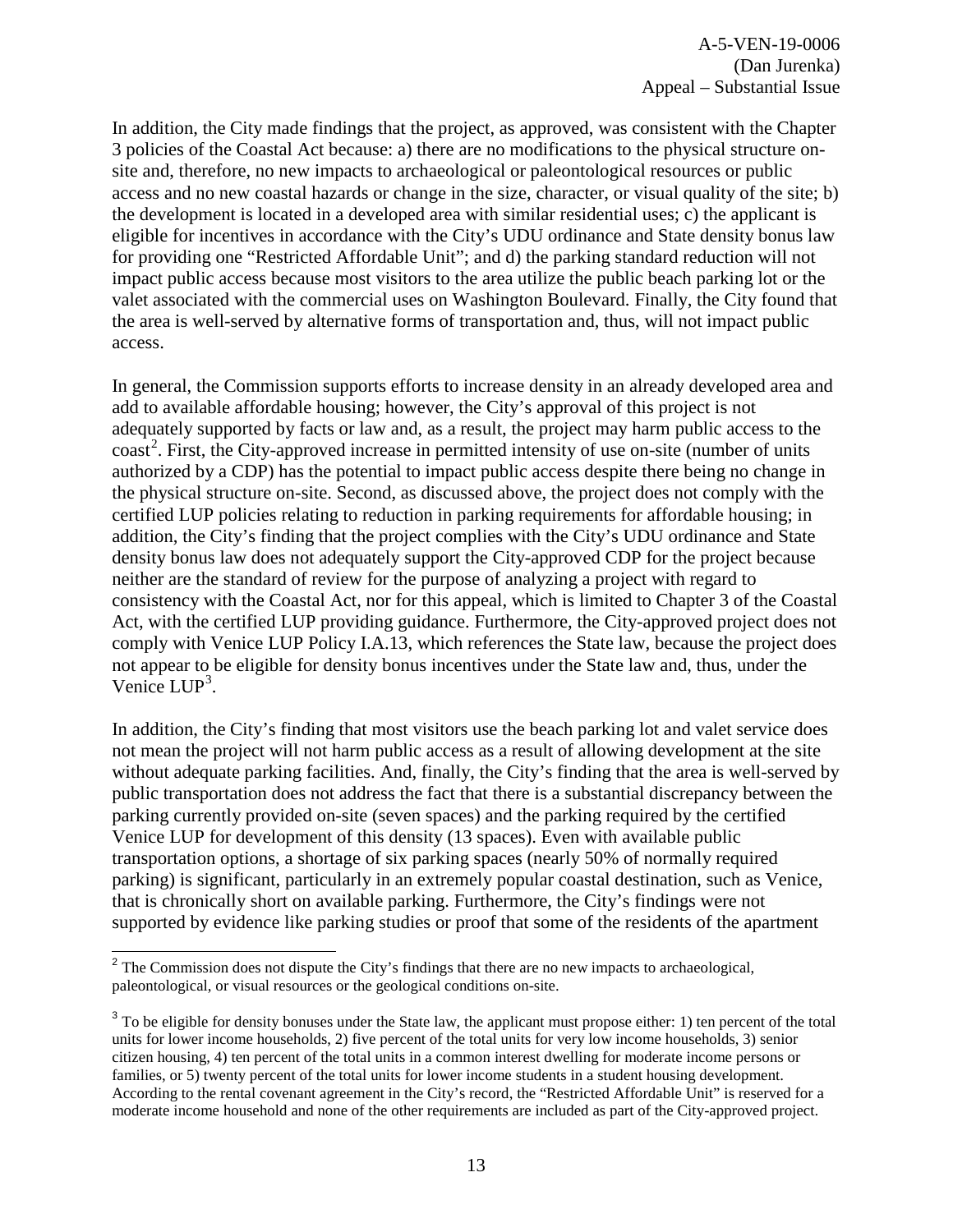building would not store cars at the subject site. As an example, Policy I.A.14 of the certified Venice LUP, in part, permits reduced parking for low income units only if it is demonstrated that the prospective occupants of the project will have a reduced demand for parking. No such information was provided in the City's record.

Therefore, the Coastal Commission finds that the City provided an inadequate degree of factual and legal support for the local government's decision to approve after-the-fact conversion of two existing guest rooms in a three-unit apartment building to legal dwelling units resulting in a fiveunit apartment building with seven on-site parking spaces on a 3,082 square foot lot.

The second factor is the extent and scope of the development as approved or denied by the local government. The City-approved project increases the non-conformities on-site both related to density (increase from three to five dwelling units on a site that is zoned for a maximum of two) and parking; however the City found that by using density bonus incentives the non-conformities would not be increased. The project, as approved by the City, provides approximately half of the parking that would normally be required per the Venice LUP standards for the site, and the City does not provide sufficient support for its finding that the seven parking spaces are sufficient to avoid impacts to public access. Therefore, the extent and scope of the proposed developments are not consistent with the public access policies of Chapter 3 of the Coastal Act.

The third factor is the significance of the coastal resources affected by the decision. The protection of public access to the coast is a significant Coastal Act policy as reflected in Section 30211, which provides that development "shall not interfere with the public's right of access to the sea..." Venice is a unique coastal resource and is one of the most popular beach destinations in California. The subject site is located approximately one block from Venice Beach, the Venice Fishing Pier, Ocean Front Walk, the beach bike path, and the visitor-serving commercial area on Washington Boulevard. Public parking availability in this area is already highly impacted. Thus, the reduction in parking standards without adequate findings may further limit the availability of public beach parking and, in turn, public access to the coast. Therefore, the development could significantly and adversely affect important coastal resources.

The fourth factor is the precedential value of the local government's decision for future interpretations of its LCP. The City does not currently have a certified LCP but it does have a certified LUP. The City-approved development is not consistent with the density, density bonus, or parking standards set forth in the certified Venice LUP, as described in more detail under the analysis of the first factor. Thus, the projects, as approved and conditioned, raise a substantial issue with regard to the projects' conformity with the public access policies of Chapter 3 of the Coastal Act and the certified Venice LUP and would have the potential to set a negative precedents for future development and future interpretation of the City's LUP. This project, as proposed and conditioned, may prejudice the ability of the City to prepare an LCP that is in conformity with Chapter 3 of the Coastal Act.

The final factor is whether the appeal raises local issues, or those of regional or statewide significance. The appeal raises specific local issues, but Venice is a popular visitor destination and attracts visitors from throughout the State and beyond, making the impacts to public access